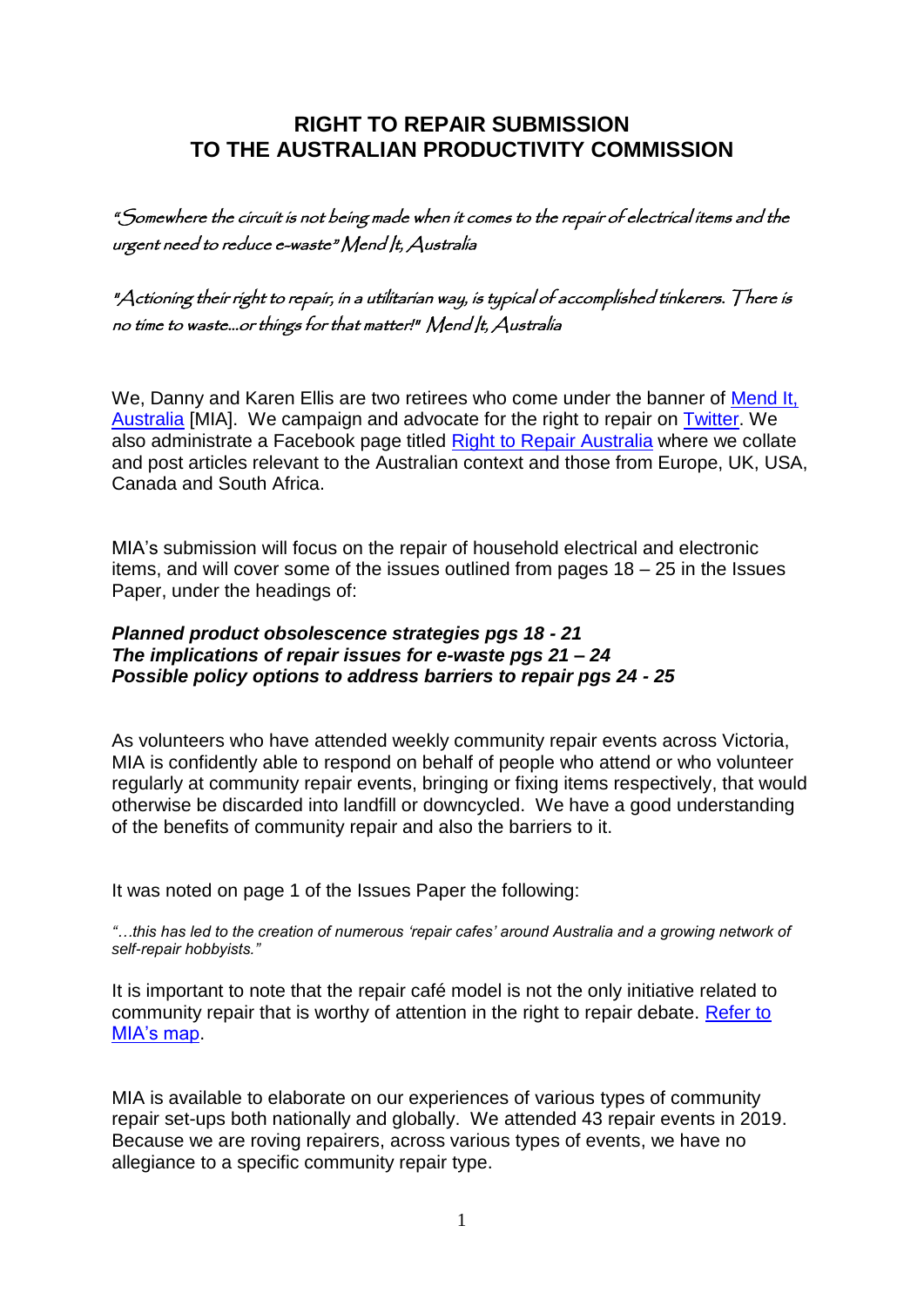There are barriers to community repair that are frustrating and not helpful. These do need to be addressed, if grassroots community repair is to be sustainable. Various community repair models should be funded by governments on a recurring basis without the need for volunteers to be applying for grants every 6-12 months. When community repair groups, run by volunteers, seek to set up free services in their communities, they are oftentimes confronted with pricey insurance fees, and Councils and/or organisations charging for venue hire. Some groups have resorted to crowdfunding to cover these costs.

Venues should be provided by local councils and/or other organisations for free and public liability and volunteer insurance should be ongoing and covered by structural grants. Insurance must be addressed to ensure it is consistent across Australia and covers the electrical repair of household appliances [refer below for further discussion on this] Victoria Managed [Insurance Authority's](https://www.vmia.vic.gov.au/) insurance coverage for community repair events is worth exploring.

Also, there can be an issue with sustainability of these activities over the long term because community volunteers have to write lengthy grant submissions, coordinators do not get paid and volunteers who travel to community repair events are not reimbursed for travel expenses and/or consumables used.

For example, [Melbourne's first](http://www.melbournerepaircafe.org/) repair café has closed indefinitely. Despite its well attended events and talented group of fixers and menders, there was no person to succeed the outgoing coordinator. [Albury-Wodonga](https://www.facebook.com/repaircafeaw/posts/4000554403297637) Repair Cafe has recently advertised for a paid coordinator which is a rare but a smart move towards a more sustainable model.

The Bower Resource and Recovery Centre is a [charity](https://www.acnc.gov.au/charity/dcf2c462f7d726de85de7a3dfb07468d) that includes community repair events. However, it is to be noted that this model is the next step up from the monthly neighbourhood community repair events that are organised by volunteers.

MIA was recently informed of Repair Sheds by [Sonja Terpstra MP.](https://www.facebook.com/SonjaTerpstraMP) Refer to [this](https://www.premier.vic.gov.au/new-facility-recycle-hazardous-waste?fbclid=IwAR2Iyz3M6o9wxa_1-Lkj588tL6KiXGG3RZbnuXKlreav2oVtBTgE3nUmZ5Y)  [announcement](https://www.premier.vic.gov.au/new-facility-recycle-hazardous-waste?fbclid=IwAR2Iyz3M6o9wxa_1-Lkj588tL6KiXGG3RZbnuXKlreav2oVtBTgE3nUmZ5Y) by the Victorian state government.

*"Councils, not-for-profits and community organisations are encouraged to apply for grants of between \$25,000 and \$250,000 for projects like repair sheds, communal gardens and tool libraries."*

Repair Sheds could be a model that moves to the next phase of cementing community repair in communities similar to some progressive Men's Sheds where women and children are welcome and community repair activities are encouraged. Community repair models need to be explored further, as there is room for different types.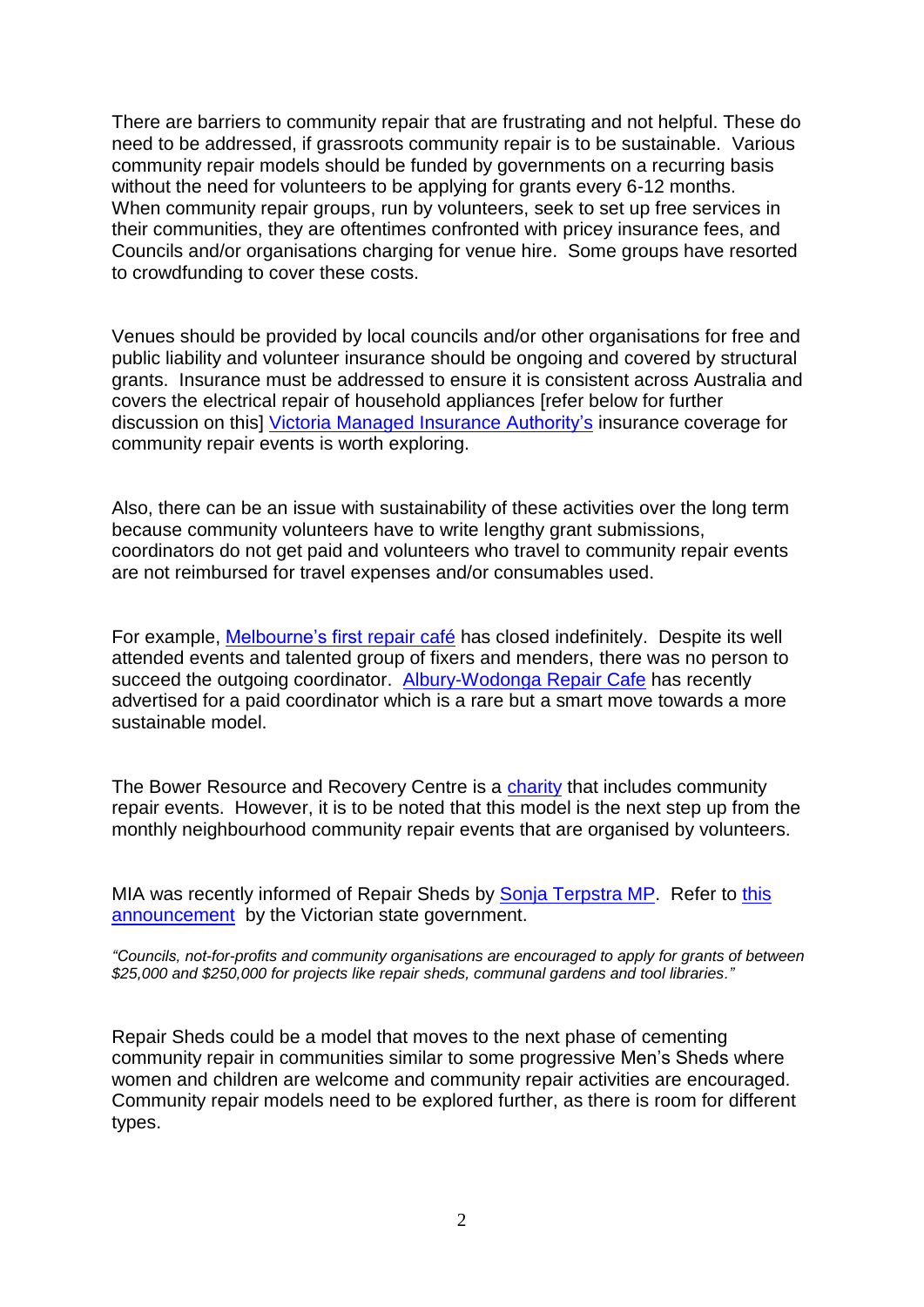It's interesting to note, that the Men's Shed model does not appear to align well with the repair café model. This is evidenced by the low number of repair cafes that are run out of Men's Sheds.

If long-term sustainability is the goal, then these repair initiatives need to be supported better by governments, as part of their Waste Management and Resource Recovery [or Circular Economy] Plans. Also, could the new Product Stewardship Centre of Excellence have a role to play? Or, in Victoria the Circular Economy Business Innovation Centre [\[CEBIC\]](https://www.cebic.vic.gov.au/)?

MIA's volunteering is underpinned by several sustainability development goals, including SDG 12.

Refer to [The Global E-waste Monitor 2020](http://ewastemonitor.info/) pg 31 as follows:

## *"Target 12.5: By 2030, substantially reduce waste generation through prevention, reduction, repair, recycling, and reuse.*

*An increasing number of people on the planet are consuming growing amounts of goods, and it is critical to make production and consumption more sustainable by raising awareness levels of producers and consumers, specifically in the area of electrical and electronic equipment."*

Last year MIA attended the Australia Waste Expo online for two sessions related to the circular economy. At this session titled Circular Economy 1, MIA [Karen Ellis] asked these two questions related to repair. No response was received. [refer below: image 1]



*Image 1 – Why would repair be ignored in a circular economy discussion?*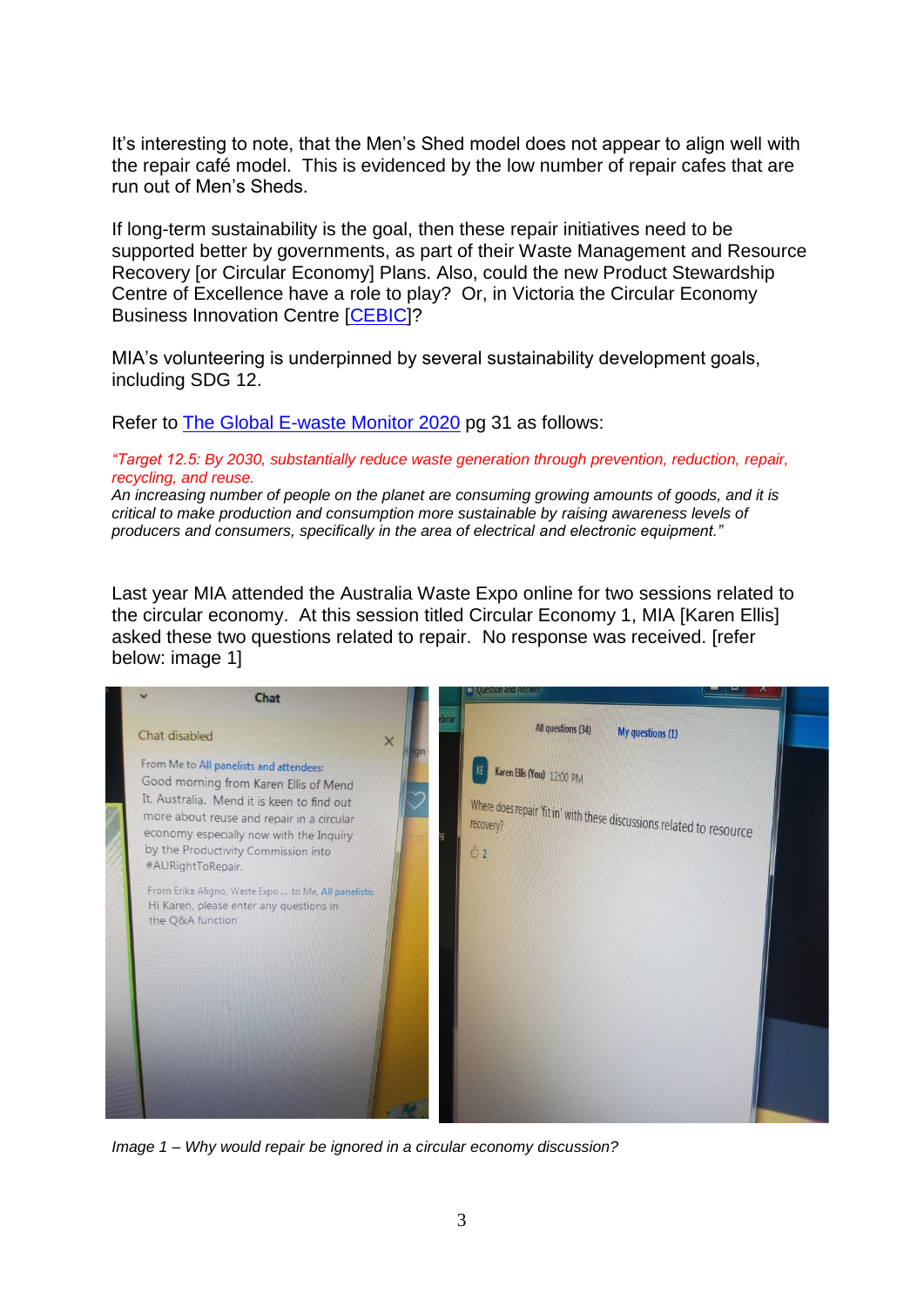In 2019, MIA estimates it would have been handed approximately 150 electrical items to troubleshoot at numerous repair events around Victoria. With an estimated repair rate of 80 per cent, these useful electrical items were repaired and returned to 120 homes after being given a second chance. It is reported and also experienced by MIA, that [electrical items are one of the](https://repaircafe.org/en/wp-content/uploads/sites/2/2020/05/RepairMonitor_analysis_2019_05052020_ENGLISH.pdf) most common presented at community repair events.

Volunteers who are competent in electrical/electronic/mechanical repair are highly sought after. As with MIA's, Danny Ellis, a person does not have to be a qualified electrician to competently repair home appliances, at a community repair event in Victoria. From our experience not too many electricians would attempt to fix a toaster. They would advise to throw it out and buy a new one.

MIA is mindful, that these days, there are minimal electrical and electronic repair shops on the high street. OEMs are offering very little to help us repair our things, like spare parts and manuals. Therefore, community repair groups run by volunteers are currently filling the need that can't be effectively met elsewhere.

From MIA's anecdotal experience from over 185 face to face and online events related to repair and reuse over the past few years, the general public does not know about the right to repair [that's an issue in and of itself for this inquiry and those of us [advocating for the legislation](https://www.abc.net.au/radionational/programs/lifematters/productivity-commission-examines-our-rights-to-repair/12990730) ]

Once the right to repair is flagged, some are incredulous as to why there should be laws 'preventing' them from repairing and mending the things they own. Some people question why laws are required in the first place, as they have always fixed their stuff without permission!

We, at MIA have always cared for, maintained, serviced and repaired our things. Most of our home and community repair revolves around mending textiles, and as with Russell Shaw [\[refer Sub004\]](https://www.pc.gov.au/__data/assets/pdf_file/0011/270578/sub004-repair.pdf), mechanical items, and electrical and electronic appliances as well.

As with this American [report,](https://www.thedenverchannel.com/news/national/families-could-save-hundreds-per-year-by-repairing-electronics-appliances-instead-of-replacing) Australians too could be saving hundreds of dollars fixing their things.

Household electrical and electronic items are being treated as throwaway and are contributing to the mountains of e-waste being downcycled according to [this report.](http://ewastemonitor.info/)

*"…e-waste [is] the world's fastest-growing domestic waste stream, fuelled mainly by higher consumption rates of electric and electronic equipment, short life cycles, and few options for repair."*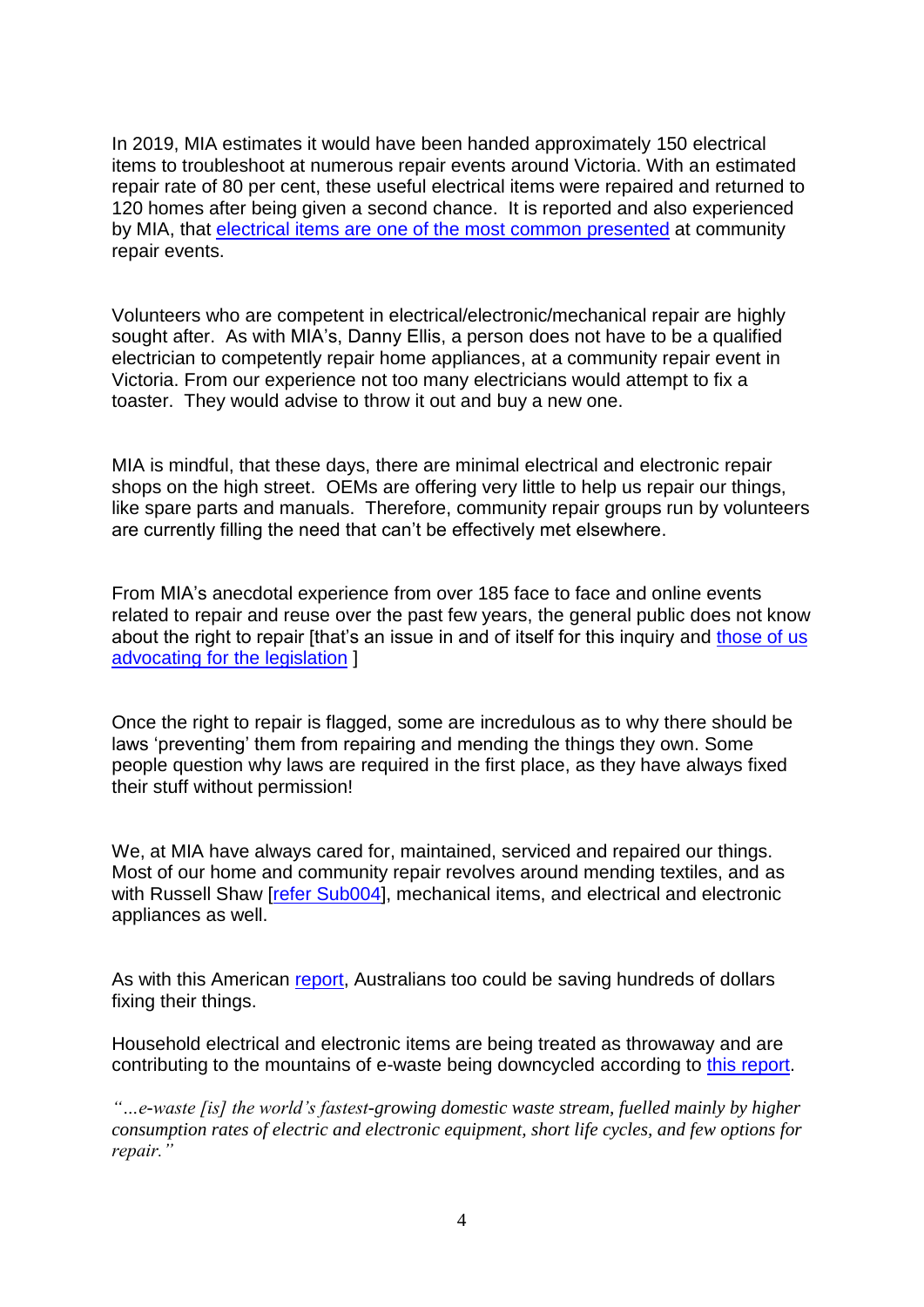It would appear that recycling contractors are bound by contracts and [Federal](https://www.environment.gov.au/news/2018/06/28/ntcrs-regulatory-changes-and-improvements-2018)  [NTCRS legislation](https://www.environment.gov.au/news/2018/06/28/ntcrs-regulatory-changes-and-improvements-2018) to downcycle e-waste and not save it for reuse and repair. [Image 3 - refer reply to my question at Waste Expo 2000 by Anthony Spiteri, Senior Project Manager, **ANZRP Ltd** 



*Image 3: This system has to change, as shredding items that could have a second life, via local tip shops, is wasteful and fails to align with circular economy principles.*

MIA's question to the Commissioners is, "Why is there a law to downcycle all ewaste and not salvage it for immediate reuse and/or repair?"

*"Establishing and defending Right to Repair is a foundational effort to assert that waste prevention activities like repair should take precedence in policy and practice to recycling or disposal,"* Refer article [here](https://resource-recycling.com/e-scrap/2021/01/21/recycling-commission-endorses-right-to-repair-bill/?fbclid=IwAR13Dy6L7mFXBm8b8eL49YKXCGefpd0noa7hW2faxBuDK_ZFnspjrqyvlgE)

According to a [thread of tweets](https://twitter.com/RestartProject/status/1353628319699369985) by [The Restart Project,](https://therestartproject.org/) the shredding of e-waste is also an issue in the UK.

Many people cannot afford to call up an electrician, as is often recommended, for the repair of small and large household appliances. It's oftentimes, if not always cheaper to buy a new appliance.

Also, as previously mentioned, there is no other alternative, as appliance shops no longer exist on the high street. And for many, it's just as easy and a lot cheaper to buy a new item and throw the old one away. That's where community repair groups are invaluable in keeping stuff from being recycled before it's time is up.

As for many owners of electrical appliances, having the skills to repair their electrical and electronic items, well those skills went the way of the dodo bird, the symbol of planned obsolescence.

And even if some people wanted to fix electrical appliances, these items are designed not to be repaired. As for replacement parts, these are either not available or too expensive. It's cheaper under the circumstance to buy a new appliance.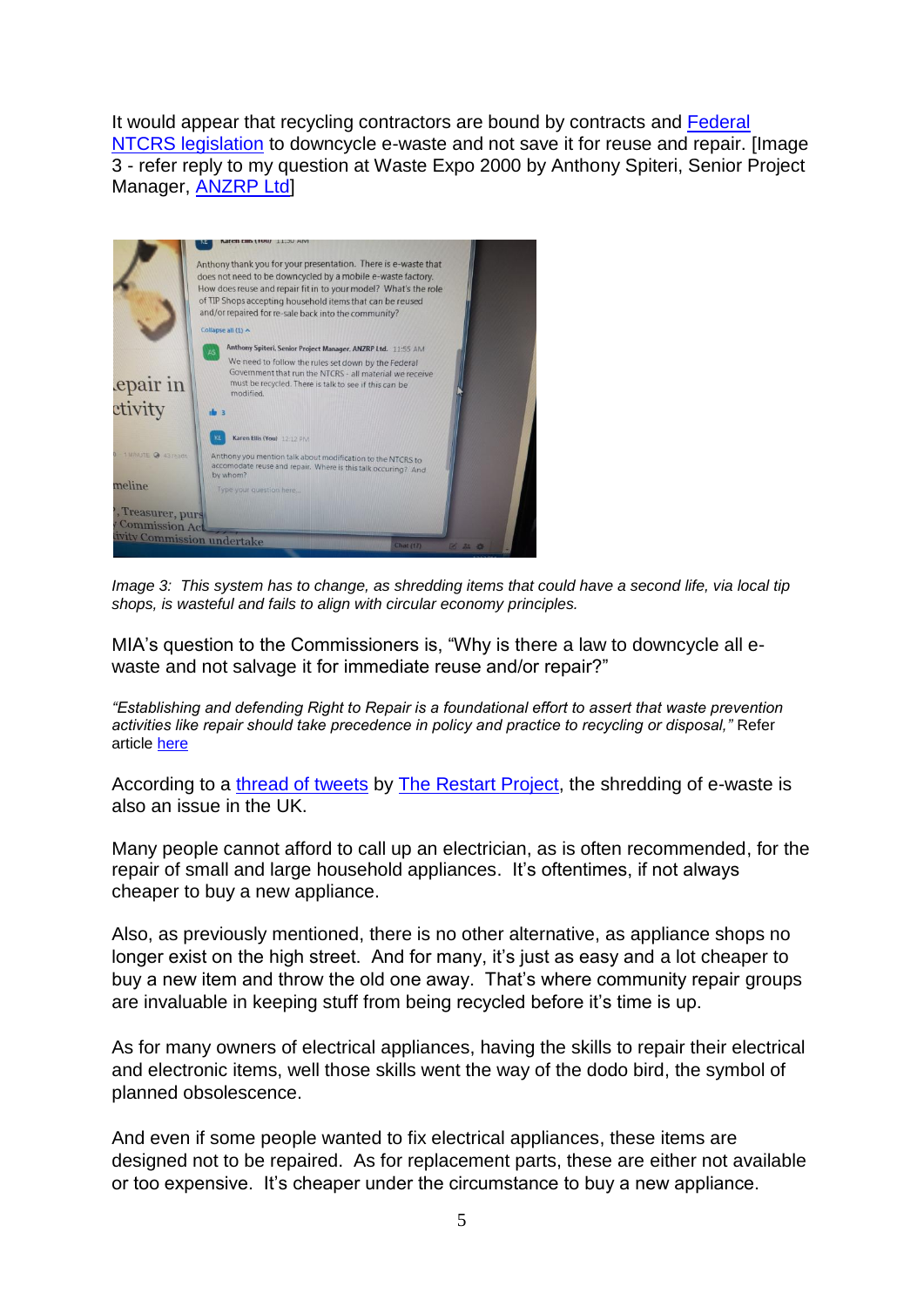Here's [a video](https://youtu.be/gJE8t_Q9pTA) about a broken SMEG toaster that MIA made for this inquiry, to visually demonstrate why right to repair legislation is required to mandate manufacturers to design for durability and repairability.

It's time for the return of vocational education [focussed on learning-by-doing.](https://www.pc.gov.au/inquiries/completed/skills-workforce-agreement/report) It is also time to mainstream repair in primary and secondary education. Check out [Sloyd](https://en.wikipedia.org/wiki/Sloyd) which is still taught as a compulsory subject in Finnish, Danish, Swedish and Norwegian schools.

The well meaning 'safety police' has cautioned MIA to be careful about our public awareness raising of electrical repair of domestic appliances for liability reasons, as according to it electrical repair of these appliances is illegal if it is carried out by anyone other than a qualified electrician.

Myths, incorrect information and misinterpretations abound across Australia, when it comes to electrical repair of household appliances. It's important to note that from MIA's enquiries, to some repair café organisers; electrical installation legislation is confused with electrical appliance maintenance and repair.

It was time for MIA to find out the facts.

An email was sent to the electrical safety regulators of all the states and the ACT, except the Northern Territory, as follows:

"This research is to inform my submission to the Federal Government's [Right To Repair](https://aus01.safelinks.protection.outlook.com/?url=https%3A%2F%2Fwww.pc.gov.au%2Finquiries%2Fcurrent%2Frepair&data=04%7C01%7CCBOS.info%40justice.tas.gov.au%7Cfa799e521f2348310ec408d8a55e6486%7Cce3bd35aee3444939df75b9fa88fdf8e%7C0%7C0%7C637441172252453458%7CUnknown%7CTWFpbGZsb3d8eyJWIjoiMC4wLjAwMDAiLCJQIjoiV2luMzIiLCJBTiI6Ik1haWwiLCJXVCI6Mn0%3D%7C1000&sdata=OPKk440yv7rUBbBvpCmoJ6I8n1wV5Him5G2OmMnBdV8%3D&reserved=0)  [Inquiry.](https://aus01.safelinks.protection.outlook.com/?url=https%3A%2F%2Fwww.pc.gov.au%2Finquiries%2Fcurrent%2Frepair&data=04%7C01%7CCBOS.info%40justice.tas.gov.au%7Cfa799e521f2348310ec408d8a55e6486%7Cce3bd35aee3444939df75b9fa88fdf8e%7C0%7C0%7C637441172252453458%7CUnknown%7CTWFpbGZsb3d8eyJWIjoiMC4wLjAwMDAiLCJQIjoiV2luMzIiLCJBTiI6Ik1haWwiLCJXVCI6Mn0%3D%7C1000&sdata=OPKk440yv7rUBbBvpCmoJ6I8n1wV5Him5G2OmMnBdV8%3D&reserved=0)

I am **NOT** enquiring about hard-wiring and the installation of it.

Can you please advise the following?

In Tasmania, can one undertake DIY appliance repair, on a voluntary basis without a licence, on items with a plug and cord i.e. toaster, kettle, lamp, sewing machine etc

Can you direct me to the section of the Act that would be relevant to my enquiry"

## And here is the reply to the above email from the Tasmanian regulator

"Repairing of electrical appliances that connect to an electrical installation by means of a plug and socket arrangement is not considered to be electrical work in Tasmania. As this is not electrical work, there are no further requirements in regards to licencing or other mandated competency requirements.

The definition of electrical work is contained within the *Occupational Licencing (Electrical Work) Regulations 2018*, Regulation 4."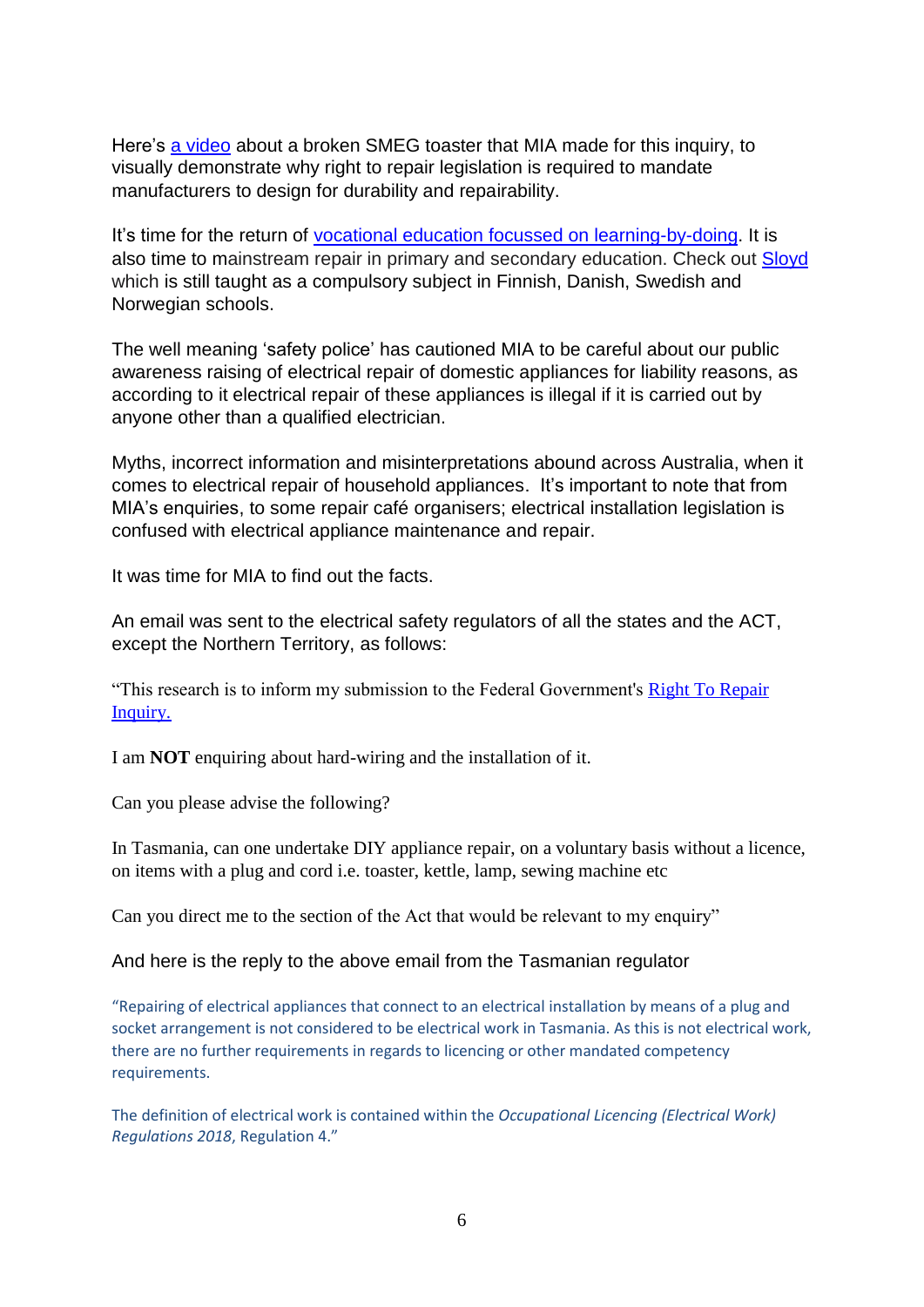At the time of writing this submission, after emailing and receiving replies from the relevant electrical regulators, MIA confirmed it is not illegal for a person, who is unlicensed, to repair low voltage household appliances with a cord and plug in VIC, TAS, ACT, WA, NSW and SA. MIA is yet to contact the Northern Territory electrical safety regulator.

For this inquiry MIA was keen to find out if it's true that it's illegal to repair low voltage electrical appliances with a cord and plug in Queensland. According to this State's regulator it is illegal to do so unless a person is licensed accordingly.

The regulator did not have an explanation to satisfy MIA's question about why the legality around changing a light bulb is legal, when it's an electrical fix with the same risk, as repairing a domestic appliance, which is illegal.

MIA can only assume it would be an unpopular move by a government to legislate and make changing light bulbs in home across this state, the job of licensed electricians.

The community repair movement is helping to address the issue of e-waste at the grassroots level across Australia. But in Queensland competent repairers of electrical and electronic household appliances are not helped by this paternalistic law.

As for safety being a reason to prevent competent individuals from fixing kettles, toasters, and lamps etc, well that is not founded on evidence provided to MIA. And it has not been for want of trying to seek repair data related to injury and death.

What always comes up is that electricity can cause electrocution and death. Competent repairers of electrical items are well aware of the risks and how to mitigate them.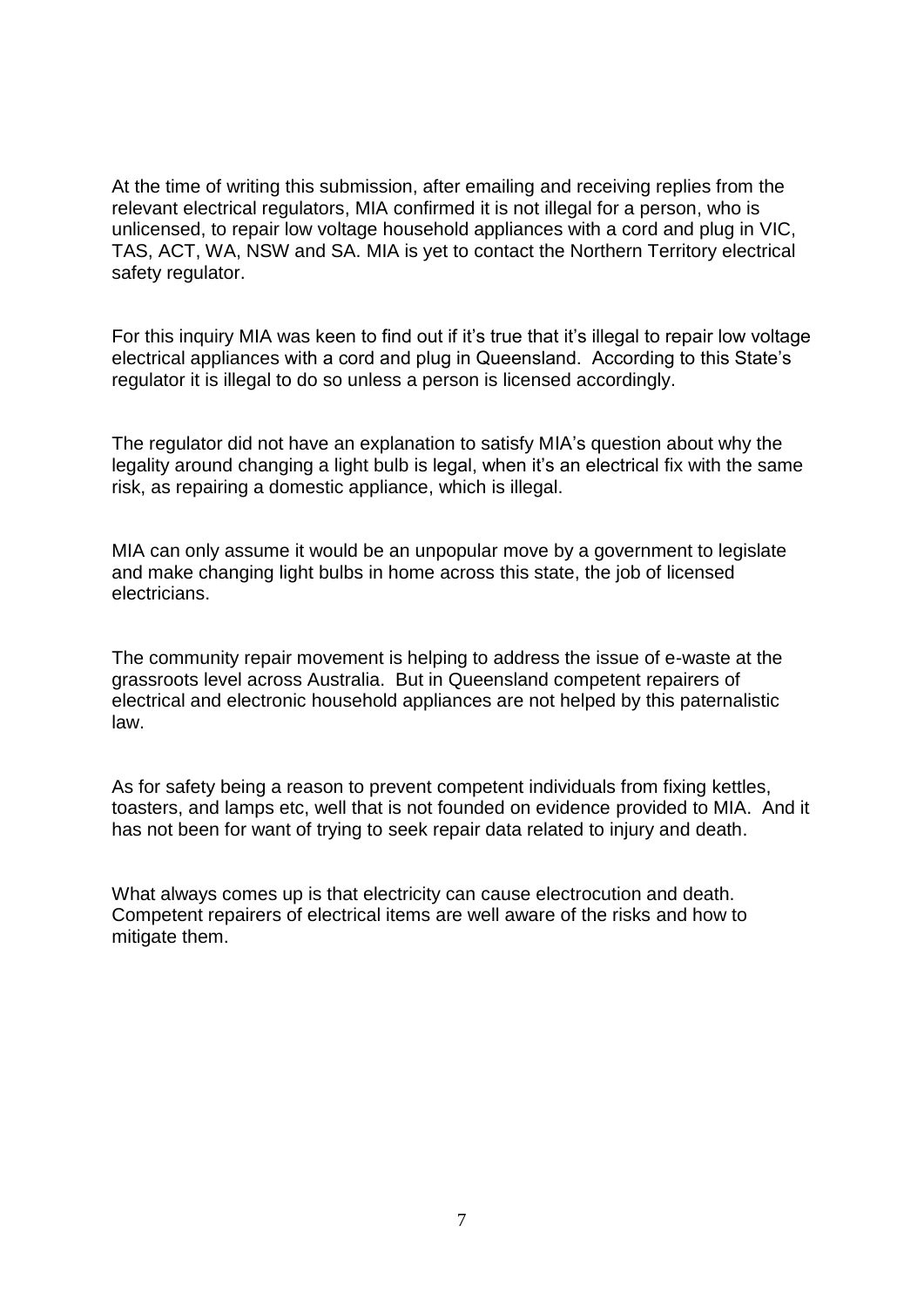MIA formally contacted [MUARC](https://www.monash.edu/muarc) via email for this submission. It appears that in Victoria, electrocution and death by electrical DIY repair at home is not featured in 40 cases over 5 years as follows:

*"Your request from late last year was passed onto me. I looked at the past 5 years July 2015-June 2020 and found 40 cases of injuries relating to home repairs of electrical items. I omitted cases where it was reported that the person was working for income at the time (i.e does not include repairers, these are DIY at home). The range of items named in the records is listed below:*

- *· Blender*
- *· Light/light switch*
- *· Intercom*
- *· Fan*
- *· Dishwasher*
- *· Roller door*
- *· Heater*
- *· Air conditioner*
- *· Security light*
- *· Washing machine*
- *· Coffee machine*
- *· Oven*
- *· Dryer*
- *· Hot water unit*
- *· Microwave*

*The age range was 13-86 years and more than 90% were males. Regarding the types of injuries, the most common was open wounds (30%) followed by superficial injuries (13%), fractures (10%) and dislocations (10%). Injuries were mostly to the wrist and hand (56%), followed by head injuries (15%). Just over one quarter (28%) were admitted to hospital for further treatment. Note that this data is for Victoria only." MUARC* 

To double check on the electrocution by home appliance scenario, a second email was sent to [MUARC](https://www.monash.edu/muarc/research/research-areas/home-and-community/visu) as follows:

"I would like to confirm then, that none of these 40 cases was electrocution related. Please advise."

And the reply was as follows:

*"No there were no electrocutions. No deaths in hospital due to these causes that I could find, although I relied on text entered at the hospitals, they may be included in another category if admitted to hospital but impossible to find."*